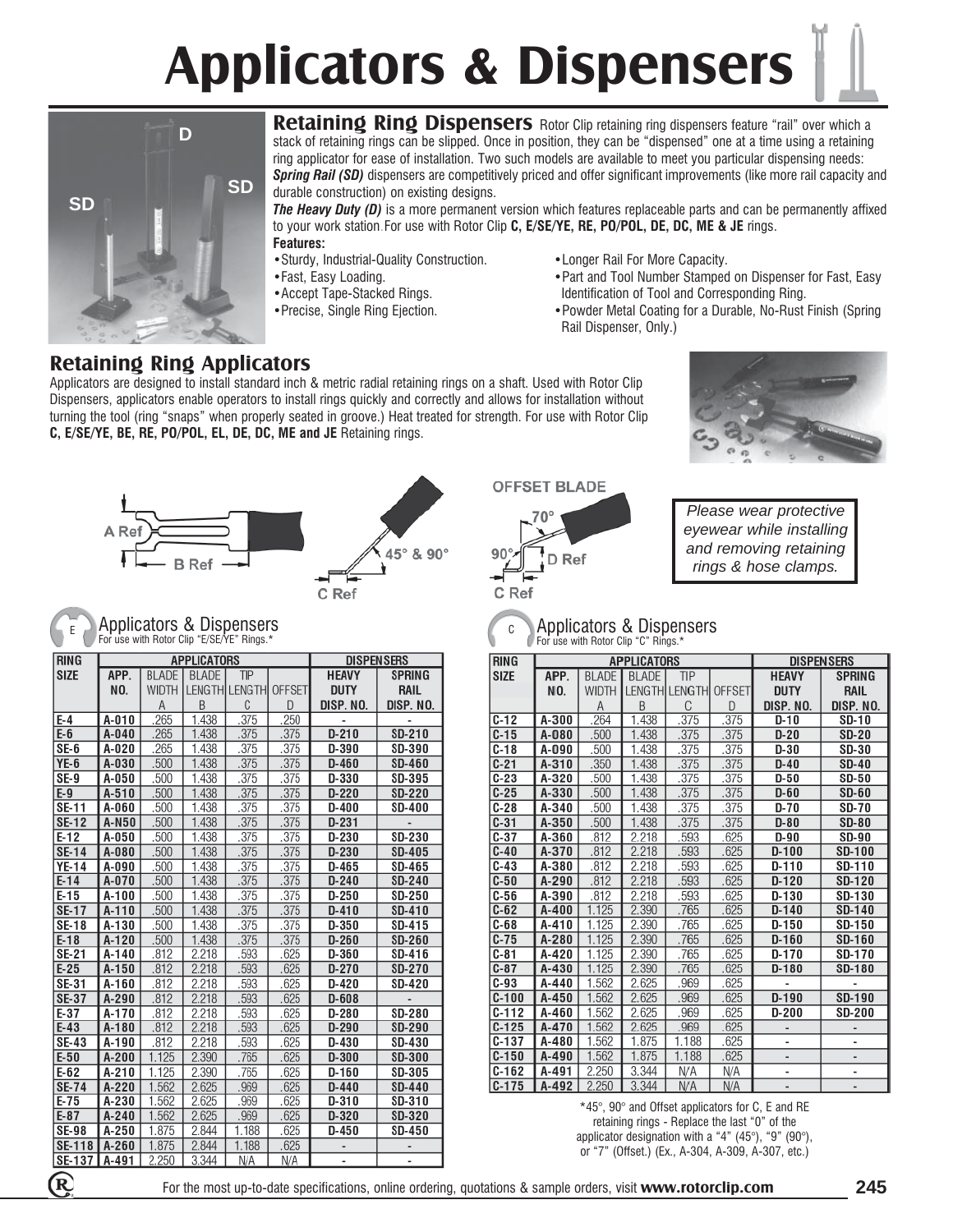# **Applicators & Dispensers**



#### Applicators & Dispensers Republications Applications & Dispensers For use with Rotor Clip "PO/POL" Rings.\*\*

| <b>RING</b>   |              |              | <b>APPLICATORS</b> |                       |               |              | <b>DISPENSERS</b> |
|---------------|--------------|--------------|--------------------|-----------------------|---------------|--------------|-------------------|
| <b>SIZE</b>   | APP.         | <b>BLADE</b> | <b>BLADE</b>       | TIP                   |               | <b>HEAVY</b> | <b>SPRING</b>     |
|               | NO.          | WIDTH        |                    | <b>LENGTHILENGTHI</b> | <b>OFFSET</b> | <b>DUTY</b>  | RAIL              |
|               |              | Α            | B                  | C                     | D             | DISP. NO.    | DISP. NO.         |
| P0-15         | A-815        | .500         | 1.438              | .375                  | .625          | <b>D-800</b> | <b>SD-800</b>     |
| PO-18         | $A - 818$    | .812         | 2.218              | .593                  | .625          | $D-810$      | <b>SD-810</b>     |
| P0-25         | A-825        | .812         | 2.218              | .593                  | .625          | D-820        | <b>SD-820</b>     |
| P0-31         | A-831        | .812         | 2.218              | .593                  | .625          | D-830        | <b>SD-830</b>     |
| P0-37         | A-837        | 1.125        | 2.390              | .765                  | .625          | $D-840$      | SD-840            |
| P0-43         | A-843        | 1.125        | 2.390              | .765                  | .625          | $D-850$      | <b>SD-850</b>     |
| P0-50         | A-850        | 1.125        | 2.390              | .765                  | .625          | D-860        | <b>SD-860</b>     |
| P0-62         | $A - 862$    | 1.125        | 2.393              | 0.562                 | N/A           |              |                   |
| P0-75         | A-875        | 1.562        | 2.625              | 0.812                 | N/A           |              |                   |
| PO-100 A-810  |              | 1.875        | 2.844              | 1.000                 | N/A           |              |                   |
| <b>POL-15</b> | <b>A-915</b> | .500         | 1.438              | .375                  | .625          | $D-900$      | <b>SD-900</b>     |
| <b>POL-18</b> | A-918        | .812         | 2.218              | .593                  | .625          | $D-910$      | SD-910            |
| <b>POL-25</b> | A-925        | .812         | 2.218              | .593                  | .625          | $D-820$      | <b>SD-920</b>     |
| <b>POL-31</b> | A-931        | .812         | 2.218              | .593                  | .625          | D-930        | <b>SD-930</b>     |
| <b>POL-37</b> | A-937        | 1.125        | 2.390              | .765                  | .625          | $D-840$      | SD-940            |
| <b>POL-43</b> | A-943        | 1.125        | 2.390              | .765                  | .625          | $D-950$      | <b>SD-950</b>     |
| <b>POL-50</b> | A-950        | 1.125        | 2.390              | .765                  | .625          | D-960        | <b>SD-960</b>     |
| <b>POL-62</b> | A-962        | 1.125        | 2.393              | 0.562                 | N/A           |              |                   |
| <b>POL-75</b> | A-975        | 1.562        | 2.625              | 0.812                 | N/A           | ٠            | ٠                 |
| POL-100 A-910 |              | 1.875        | 2.844              | 1.000                 | N/A           |              |                   |

Applicators for **PO/POL -62 thru -100** are sold as follows:



## **Heavy Duty Applicator Handles**

Install large PO/POL retaining rings (sizes -62 to -100) quickly and safely. Features an applicator blade affixed to a heavy-duty handle. Plastic grip enables

you to hold tool steady as you strike the rear of the tool with a hammer/ mallet to install the ring. Shield at top prevents injury.

| DC<br>Applicaturs & Disperisers<br>For use with Rotor Clip "DC" Rings.** |                               |              |              |                    |  |  |  |
|--------------------------------------------------------------------------|-------------------------------|--------------|--------------|--------------------|--|--|--|
| <b>RING</b>                                                              | <b>APPLICATORS DISPENSERS</b> |              | <b>RING</b>  | <b>APPLICATORS</b> |  |  |  |
| <b>SIZE</b>                                                              | APP.                          | <b>HEAVY</b> | <b>SIZE</b>  | APP.               |  |  |  |
|                                                                          | NO.                           | <b>DUTY</b>  |              | NO.                |  |  |  |
|                                                                          |                               | DISP. NO.    |              |                    |  |  |  |
| DC-3                                                                     | A-545                         |              | <b>DC-22</b> | A-583              |  |  |  |
| $DC-4$                                                                   | A-080                         | $D-502$      | DC-23        | A-584              |  |  |  |
| <b>DC-5</b>                                                              | A-547                         | $D-503$      | DC-24        | A-585              |  |  |  |
| $DC-6$                                                                   | $A-320$                       |              | <b>DC-25</b> | A-586              |  |  |  |
| <b>DC-7</b>                                                              | A-120                         | $D-757$      | <b>DC-26</b> | A-586              |  |  |  |
| $DC-8$                                                                   | A-570                         | $D-506$      | <b>DC-28</b> | A-588              |  |  |  |
| <b>DC-9</b>                                                              | A-571                         | D-507        | DC-30        | A-589              |  |  |  |
| <b>DC-10</b>                                                             | A-572                         | $D-508$      | <b>DC-32</b> | A-590              |  |  |  |
| DC-11                                                                    | A-573                         | D-608        | DC-35        | A-591              |  |  |  |
| DC-12                                                                    | A-290                         | $D-515$      | <b>DC-36</b> | A-592              |  |  |  |
| DC-13                                                                    | A-190                         |              | DC-38        | A-593              |  |  |  |
| DC-14                                                                    | A-390                         | ۰            | <b>DC-40</b> | A-594              |  |  |  |
| DC-15                                                                    | A-577                         | ۰            | DC-42        | A-595              |  |  |  |
| DC-16                                                                    | A-400                         | ۰            | <b>DC-45</b> | A-596              |  |  |  |
| DC-17                                                                    | A-579                         | ٠            | <b>DC-48</b> | A-597              |  |  |  |
| <b>DC-18</b>                                                             | $A-200$                       | ۰            | <b>DC-50</b> | A-598              |  |  |  |
| DC-19                                                                    | A-280                         | ۰            | DC-52        | A-599              |  |  |  |
| <b>DC-20</b>                                                             | A-582                         |              | <b>DC-55</b> | A-600              |  |  |  |

Applicators & Dispensers

Please contact Technical Sales for DC applicator specifications: +1 732.469.7333, tech@rotorclip.com.

Applicators & Dispensers For use with Rotor Clip "RE" Rings.\*

| <b>RING</b>  |        |              | <b>APPLICATORS</b> |             |               |              |                   |
|--------------|--------|--------------|--------------------|-------------|---------------|--------------|-------------------|
|              |        |              |                    |             |               |              | <b>DISPENSERS</b> |
| <b>SIZE</b>  | APP.   | <b>BLADE</b> | <b>BLADE</b>       | TIP         |               | <b>HEAVY</b> | <b>SPRING</b>     |
|              | NO.    | WIDTH        | I ENGTH            | <b>LENG</b> | <b>OFFSET</b> | <b>DUTY</b>  | RAIL              |
|              |        | А            | R                  | С           | D             | DISP. NO.    | DISP. NO.         |
| <b>RE-9</b>  | IA-080 | .500         | 1.438              | .375        | .375          | D-330        | <b>SD-330</b>     |
| <b>RE-12</b> | IA-520 | .500         | 1.438              | .375        | .375          | $D-340$      | SD-340            |
| <b>RE-15</b> | IA-120 | .500         | 1.438              | .375        | .375          | D-350        | <b>SD-350</b>     |
| <b>RE-18</b> | IA-130 | .500         | 1.438              | .375        | .375          | $D-260$      | <b>SD-355</b>     |
| <b>RE-21</b> | IA-140 | .812         | 2.218              | .593        | .625          | D-360        | <b>SD-360</b>     |
| <b>RE-25</b> | IA-160 | .812         | 2.218              | .593        | .625          | $D-270$      | <b>SD-365</b>     |
| <b>RE-31</b> | IA-500 | .812         | 2.218              | .593        | .625          | D-370        | <b>SD-370</b>     |
| <b>RE-37</b> | IA-170 | .812         | 2.218              | .593        | .625          | $D-280$      | <b>SD-375</b>     |
| <b>RE-43</b> | IA-270 | 1.125        | 2.390              | .765        | .625          | D-380        | <b>SD-380</b>     |
| <b>RE-50</b> | IA-200 | 1.125        | 2.390              | .765        | .625          | $D-300$      | <b>SD-385</b>     |
| <b>RE-56</b> | A-280  | 1.125        | 2.390              | .765        | .625          | $D-150$      | <b>SD-386</b>     |



| RING         |         |       | <b>APPLICATORS</b> |             |               | <b>DISPENSERS</b> |
|--------------|---------|-------|--------------------|-------------|---------------|-------------------|
| SIZE         | APP.    | BLADE | <b>BLADE</b>       | TIP         |               | <b>HEAVY</b>      |
|              | NO.     | Width | <b>FNGTH</b>       | <b>ENGT</b> | <b>OFFSET</b> | <b>DUTY</b>       |
|              |         | Α     | B                  | C           | D             | DISP. NO.         |
| ME-1         | $A-010$ | .265  | 1.438              | .375        | .375          |                   |
| <b>ME-2</b>  | A-040   | .265  | 1.438              | .375        | .375          | $D-210$           |
| <b>ME-3</b>  | A-050   | .500  | 1.438              | .375        | .375          | D-230             |
| <b>ME-4</b>  | A-100   | .500  | 1.438              | .375        | .375          | $D-250$           |
| ME-5         | A-120   | .500  | 1.438              | .375        | .375          | D-260             |
| <b>ME-6</b>  | A-140   | .812  | 2.218              | .593        | .625          | D-360             |
| ME-7         | A-150   | .812  | 2.218              | .593        | .625          | D-270             |
| <b>ME-8</b>  | A-290   | .812  | 2.218              | .593        | .625          | D-370             |
| ME-9         | A-608   | .812  | 2.218              | .593        | .625          | D-690             |
| ME-10        | A-170   | .812  | 2.218              | .593        | .625          | D-280             |
| ME-11        | A-180   | .812  | 2.218              | .593        | .625          | D-290             |
| ME-12        | A-609   | 1.125 | 2.390              | .765        | .625          | D-660             |
| ME-13        | A-200   | 1.125 | 2.390              | .765        | .625          | D-300             |
| <b>ME-15</b> | A-612   | 1.125 | 2.390              | .969        | .625          | D-672             |
| ME-16        | A-210   | 1.125 | 2.390              | .765        | .625          | D-160             |
| <b>ME-22</b> | A-240   | 1.125 | 2.625              | .969        | .625          | D-320             |

JE

#### Applicators & Dispensers For use with Rotor Clip "JE" Rings.\*

| <b>RING</b> |           |              | <b>DISPENSERS</b> |                      |      |              |
|-------------|-----------|--------------|-------------------|----------------------|------|--------------|
| <b>SIZE</b> | APP.      | <b>BLADE</b> | <b>BLADE</b>      | TIP                  |      | <b>HEAVY</b> |
|             | NO.       | <b>WIDTH</b> |                   | LENGTH LENGTH OFFSET |      | <b>DUTY</b>  |
|             |           |              | к                 |                      |      | DISP. NO.    |
| $JE-2$      | A-080     | .500         | 1.438             | .375                 | .375 |              |
| $JE-2.5$    | $A-050$   | .500         | 1.438             | .375                 | .375 | $D-330$      |
| $JE-3$      | A-070     | .500         | 1.438             | .375                 | .375 | $D-240$      |
| $JE-4$      | $A - 340$ | .500         | 1.438             | .375                 | .375 | $D-757$      |
| $JE-5$      | A-605     | .812         | 2.218             | .593                 | .625 | $D-758$      |
| $JE-6$      | $A-606$   | .812         | 2.218             | .593                 | .625 | $D-759$      |
| <b>JE-7</b> | $A-607$   | .812         | 2.218             | .593                 | .625 |              |
| $JE-8$      | A-608     | .812         | 2.218             | .593                 | .625 | $D-761$      |
| JE-12       | A-612     | .562         | 2.625             | .969                 | .625 | D-730        |

\*45°, 90° and Offset applicators for C, E and RE retaining rings - Replace the last "0" of the applicator designation with a "4"  $(45^{\circ})$ , "9"  $(90^{\circ})$ , or "7"  $(0$ ffset.)  $(Ex, A-304, A-309, A-307, etc.)$ 

\*\*45°, 90° and Offset applicators for DE, DC, PO/POL, EL, JE and ME retaining rings - To the end of the applicator designation, add a "4" (45°), "9" (90°), or "7" (Offset.) (Ex., A-7084, A-7089, A-7087, etc.)

*Please wear protective eyewear while installing and removing retaining rings & hose clamps.*

 $\bigcirc$